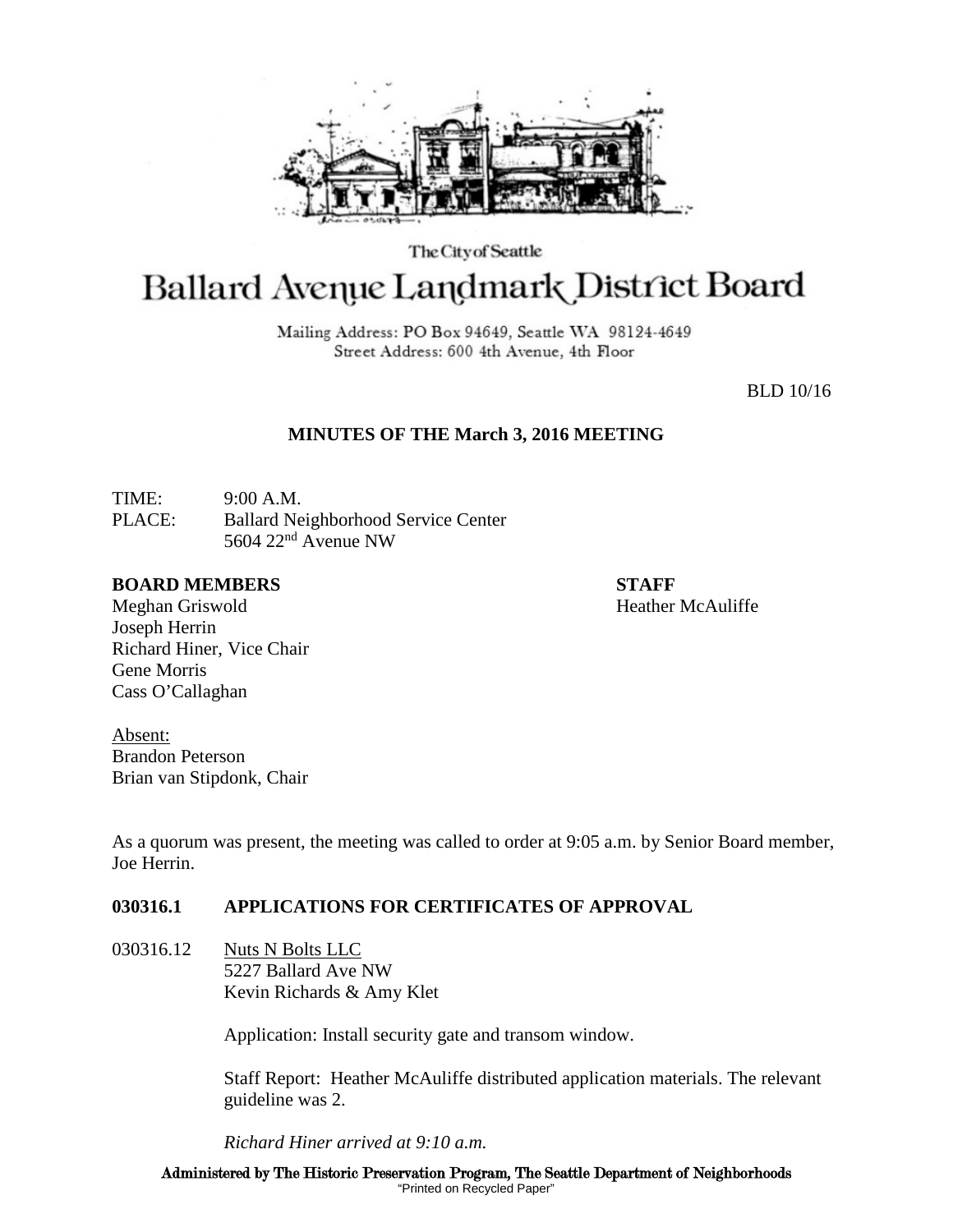Applicant Comment: Kevin Richards, architect, explained that there were ongoing issues with homeless people sleeping in the stairwell, that drug paraphernalia had been found on the stairs, and that the tenants had been harassed on the stairway. In-swinging gates will be installed at the base of the stairs. He showed the proposed material, blackened steel, and explained that ½ inch insulated glass would be installed to prevent people from throwing garbage onto the stairs and to prevent fires. He explained that the design was chosen to be distinguishable and discernible from the historic parts of the building, as suggested by the Board during the briefing at the previous meeting.

Public Comment: Robert Johnson, district property owner, supported the application.

Board Discussion: Joe Herrin stated that the two issues were differentiating the design and preserving the prominence of the stairway. He said he thought that the choice of material minimized the framing and helped to differentiate the design from the historic design. Richard Hiner said he thought the different scaling of the doors also helped to differentiate the design. Meghan Griswold said she thought that the use of the material increased transparency into the space. The Board discussed the existing historic doors at the top of the stairway that would remain. Randi Suetens, the applicant's representative, said they would likely be propped open during the day.

Motion: Richard Hiner made a motion to approve the application as presented.

#### MM/SC/RH/JH

5-0-0

**030316.2 BOARD BUSINESS:** No items were discussed.

## **030316.3 APPROVAL OF MINUTES**

The Board members reviewed the minutes of the February 4, 2016 meeting.

Motion: Joe Herrin made a motion to approve the minutes as written.

MM/SC/JH/RH 3-0-2 (Meghan Griswold and Gene Morris abstained)

### **030316.4 REPORT OF THE CHAIR**

**30316.5 STAFF REPORT:** Heather McAuliffe announced that the Board elections would be held June 16. Gene Morris's and Rick Hiner's positions will be open. Brian van Stipdonk's term as Board architect also expires at that time.